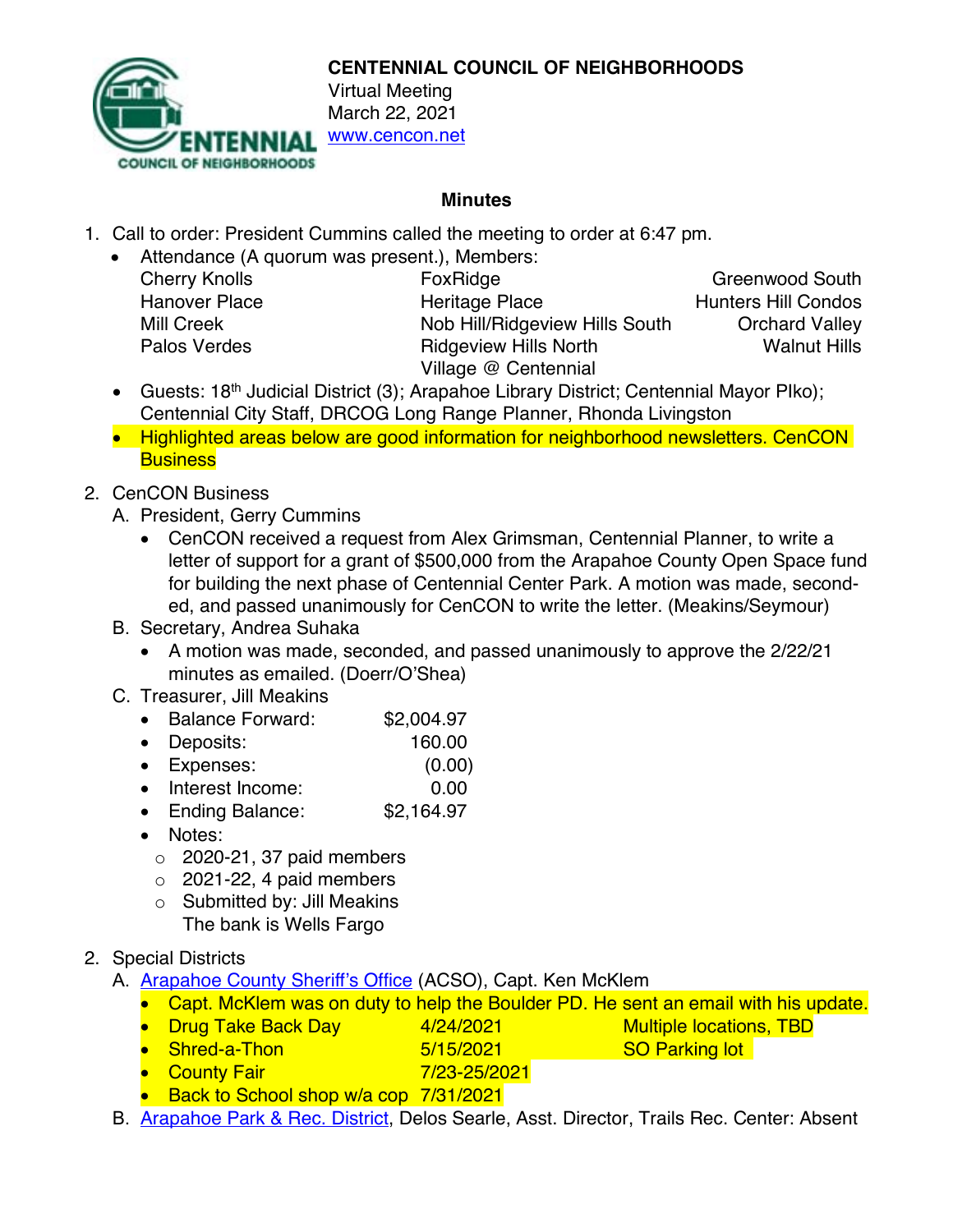- C. [Arapahoe Library District](https://arapahoelibraries.org/), Talia Abdullah, Manager of Koelbel
	- 1. Community Conversation about Race and Ethnicity
		- Wed., 4/7, 6pm, via Zoom: A conversation about race, ethnicity, and our current social climate
		- This conversation, held in partnership with Colorado Humanities, will invite participants to share their perspectives in guided, small-group discussions facilitated by Dr. Elizabeth Parks, the dialogue and diversity specialist for the Center for Public Deliberation and assistant professor of communication studies at CSU.
		- Dr. Parks will present topics from her book The Ethics of Listening: Creating Space for Sustainable Dialogue.
		- For adults. [Register](https://arapahoelibraries.bibliocommons.com/events/603d2d140fb0aa3a002736f7)
	- 2. Explore the Louvre Museum
		- Sat., 4/17, 11am, via Zoom: Learn all about the Louvre's most famous art pieces with a licensed, local quide in photos, videos, polls, and an interactive chat
		- Enjoy this rich, cultural experience presented by the Tour Guy from the comfort of your home as you learn more about the Mona Lisa, Venus de Milo and many other priceless works.
		- A live question and answer session with the host will be held at the end of the presentation, as well.
		- **For teens and adults. [Register.](https://arapahoelibraries.bibliocommons.com/events/603d2d530fb0aa3a00273708)**
	- 3. Meet Author Erin Entrada Kelly
		- Fri., 4/23, 5:30pm, via Zoom: Spend an hour with Erin Entrada Kelly, a *New York Times* bestselling author who creates relatable and diverse characters for young readers
		- Kelly received a Newbery Honor in 2021 for *We Dream of Space* and was the Newbery Medal recipient in 2018 for *Hello, Universe*. Her book *You Go First* is being adapted for the stage, and *Hello, Universe* is being adapted for Netflix.
		- Kelly will chat with us about her work, writing process and the importance of representation in books.
		- The presentation will be followed by a Q&A session.
		- Copies of the book are available for purchase from BookBar and will include an author-signed bookplate.
		- For ages 12-adult. [Register](https://arapahoelibraries.bibliocommons.com/events/603d2d6f720b6f2f0059807f)
	- 4. Prescription Drug Take Back Day
		- 4/24, 9am-2pm, Smoky Hill Lib.: It's time to spring clean your medicine cabinet! Drop off unneeded prescription or over-the-counter medications
		- This event is sponsored by the Arapahoe County Sherriff's office.
		- The event cannot accept the following: needles and other sharps; mercury (thermometers); oxygen containers; chemotherapy drugs or radioactive substances; pressurized canisters; and illicit drugs.
		- [More information.](https://arapahoelibraries.bibliocommons.com/events/604959d2b635ed4500a20b68)
		- The libraries are in Phase 4 of returning to normal. Hours will expand to 10-5:30. Phase 5 when we can opens the meeting rooms & cafés.
- D. [Ting](https://ting.com/) Update, Mark Gotto, City Manager
	- We'll sponsor Town Halls for the neighborhoods:
		- o 3/31, Parkview
		- o Early May, KingsPoint/Bellaire, Arapahoe Estates,
		- $\circ$  5/5, Tiffany 5-6pm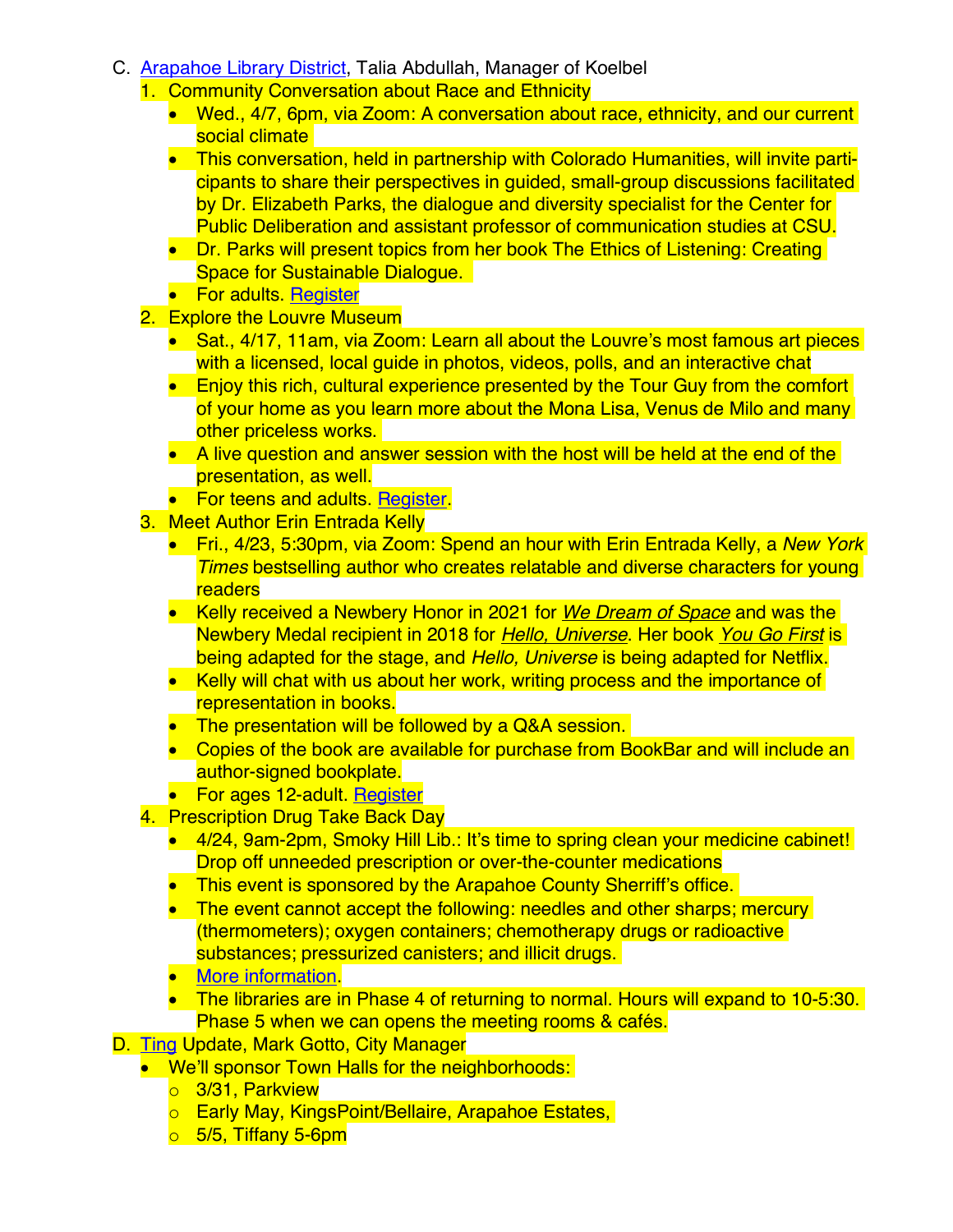- o 6/8, Dreamhouse Acres
- o 6/14. Parkview Highlands
- o 6/22, Forest Park
- 21 neighborhoods already have service
- Business community is on tap
- Doerr: How about Hunters Hill Condo Mark: HHC is a private area and their HOA has said, no. You'll have to interact with your HOA.
- Kirrane: Heritage Place? Gotto: The square mile has to be done at onc. They should be lit up on 4/15.
- Goodhard: Orchard Valley? Gotto: We hit the sprinkler system and we'll have to rebuild our cabinet that's been destroyed. It should be lit up on 3/31.
- Suhaka: I'm seeing coils of wire on Arapahoe Rd., does that mean Southwind is getting Ting? Gotto: Those are mainline wires, those nearby neighborhoods are down the road a bit.
- E. [City of Centennial,](https://www.centennialco.gov/Home) Mayor Stephanie Piko
	- American Rescue Plan has given direct funding to municipalities \$65B total. We could end up with \$25-34M. The feds haven't written the rules, yet, on how to use it. We'll only get half this year & the other half in 2 years, if we can prove we need it.
	- Public Works updates: We have Neighborhood Traffic Management Programs plans in process.
	- Because we cut back on road rehab in 2020, we did all concrete work. Street rehab and mill & overlay will be done this year. We can start earlier because the concrete curbs & gutters have been done. We'll do next year's concrete work this year and the road rehab next year. If you see concrete work, that means your road will be done in some manner next year.
	- The City Council has had a Study Session on the Colorado Blyd. Multimodal Study: There's no final decision on the treatment, yet. We're slo studying the Smoky Hill corridor, as well.
	- The Orchard Rd, widening and the Arapahoe Rd, bridge project (over Big Dry Creek near Southglenn) will start shortly.
	- We've redone our Eagle Street facility to allow for a hybrid meeting. We've added ceiling microphones so inperson and on Zoom will be able to hear better.
	- Kirrane: Why didn't you plow cul-de-sacs in the heavy snow? Piko: They were supposed to be done. In some cul-de-sacs there are problems with where to put all the snow.
	- Cummins: How was the plowing? Piko: There were many problems because it was a deep, heavy snow.

# F. [18th Judicial District](https://www.courts.state.co.us/Courts/District/Index.cfm?District_ID=18)

- 1) **John Kellner**, District Attorney for the 18<sup>th</sup> Judicial District
	- The Denver Auto Theft Task Force have the DA numbers for our area: Arapahoe County is up 86% over 2019, Adams County is up 83%, and Denver is up over 80%. We believe thefts and auto break-ins are increasing partly be- cause of covid. Perpetrators know they won't be taken to jail. They're getting released on personal recognizance bonds and usually getting probabtion first time, second, and even third time with minor amounts of jail time for 2<sup>nd</sup> & 3<sup>rd</sup> times.
	- The DA is planning a Community Conversation, 3/30, 7pm. You may register here **lette**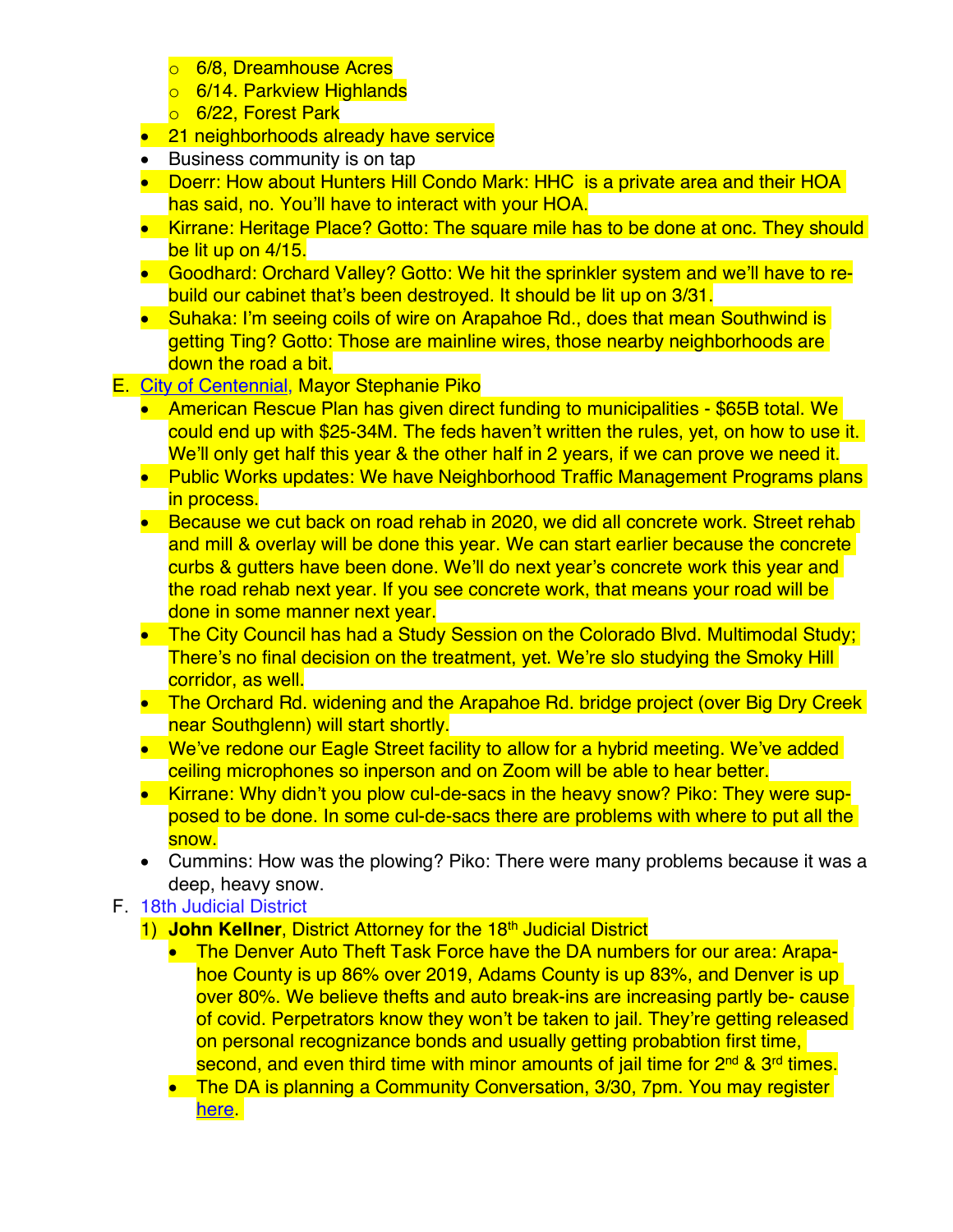- On 4/13, the DA will begin its next virtual Citizens' Academy. (Tuesdays & Thursdays, 6-7pm, through 5/27. Register [here.](https://www.da18.org/community-outreach/citizens-academy/)
- April is Sexual Assault Month, for information about the Thurs, noon programs and their specific topics, please, see the flyer that was part of the Minutes email.
- O'Shea: What is the Citizens' Academy about? Kellner: It's an indepth look under the hood of the District Attorney's organization.
- 2) **Jamie Sorrells**, Fraud Unit, Scams, Attorney Jamie Sorrells
	- Unemployment scams are still rife. If you've been sent a credit card for unemployment, for which you didn't apply, destroy it; report it to the ACSO. If you receive a 1099, it's ID theft. Report it to the ACSO, FTC.gov, the credit bureaus, put a freeze on your credit report.
	- Government imposter solicitations: These could be from Social Security, the CDC, the Small Business Admin., or any large organization, e.g., Xcel, Amazon; these could be an email or a phone call that says your account has been frozen or you have an outstanding fine. This has ramped up tremendously. IRS, SSA, ACSO will **not** call you. Hang up and call them on their normal phone number. **No one will ever ask for gift cards as payment**.
	- Gift cards are for gifts, they're not for payments. The DA is teaching businesses that sell gift cards in Arapco how to deal with purchases of large gift cards.
	- Kirrane: My wife and I had our ID's stolen; we did the all that listed above. We were told we'd hear back from them and we never have. Sorrells: The government depts. are overwhelmed and things are very slow. Make sure all your purchases match up and are really yours. Kirrane: Just a note: It could be easy to follow a mail truck after dark and rifle through the mailboxes.
	- Burford: I filed a police report for receiving too many unemployment checks. I received another should I amend the police report or file new report? Sorrells: Your ID has been compromised, talk to the ACSO about it.
- 3. Guest Presentation: *[DRCOG'S 2050 Metro Vision Regional Transportation Plan](https://drcog.org/sites/default/files/resources/DRCOG_2022-2025_TIP_Public_hearing_Draft.pdf)* (MVRTP)
	- Jacob Riger, DRCOG Long Range Planner
	- Denver has the 2nd largest Bike to Work Day in the US.
	- The metro area will add a million people over next 30 years.
	- This plan will be fiscally contrained. It contains a multimodal vision; it plans for future TIP (transportation improvement project) funding; it's updated every 4 years. It includes all the metro partners, e.g., RTD, CDOT and is federally required. After DR-COG approves in April, then it must be approved by the federal government.
	- It's planned to spend \$132 billion over 30 years.
	- It contains 6 themes: safety, air quality, regional transit, active transportation (bike, pedestrian, car), freight, and multimodal mobility.
	- We should also pay attention to HB21-1261, the Colorado Climate Action Plan, begins to pick up some of this plan.
	- Manning: What's the difference between bus rapid transit and corridor transit plan-ning. Riger: RTD did a regional bus rapid transit study (current plans). Plans that aren't as well planned as that (future plans).
	- Cummins: Does this plan cover whole region? Riger: Yes, with the help of the county transportation forums, we're looking for equity for all areas.
	- Doerr: Are automated cars included? Riger: Yes, mobility & technology have been included.
	- Suhaka: Are electric vehicles (EVs) included in the air quality sction? Riger: Yes.